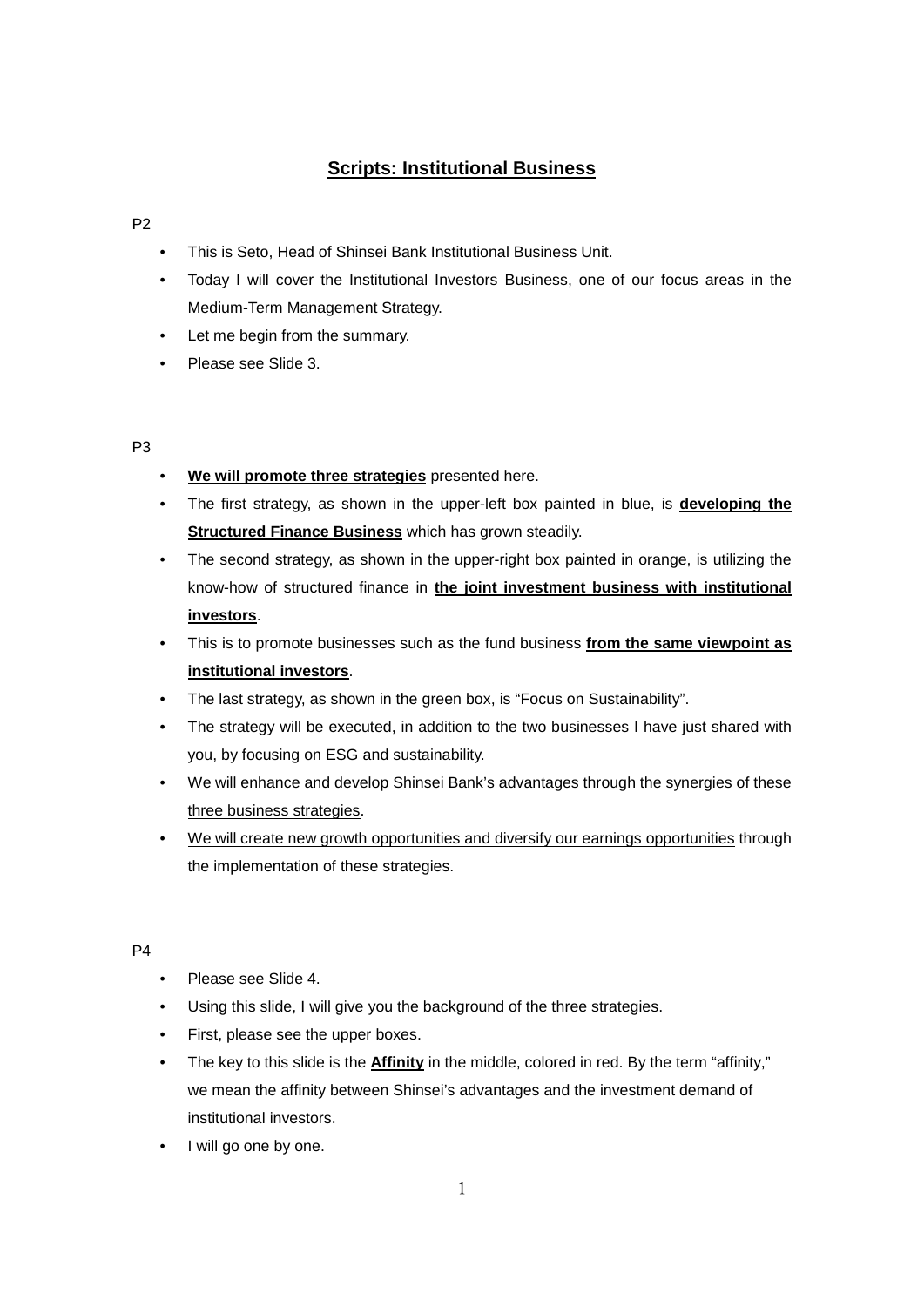- First, please take a look on the left-hand side of the slide.
- This part shows the advantages and growth areas of Shinsei Bank.
- The first one on the left-end column is the **area called structured finance**.
- **In the last several years,** Shinsei has **achieved big growth** in this area.
- The second one from the left is syndication, meaning the framework for distribution to institutional investors.
- We have provided structured finance assets to large institutional investors and regional banks through this process called syndication.
- These are our strengths.
- I will now explain the right half of the slide. This is explaining the investment demand of institutional investors.
- This area has affinity with our strengths.
- There are two key aspects.
- One of the two is "**real-asset-type alternatives,**" as shown in the column, second from the right-end.
- Targeted assets in this area **mostly overlap with those in structured finance.**
- **There is strong affinity with our strengths.**
- The larger the demand for investment in this area, **the larger the potential for growth in structured finance, the function for supporting such investments**.
- Furthermore, such growth contributes to the potential for syndication, meaning that the entire business will grow further.
- The other aspect of demand is, as shown in the green boxes in the right-end column, **"sustainability and ESG."**
- For example, finance for renewable energy infrastructure, where we have strengths, is a typical example of environmental finance, which greatly contributes to the reduction of carbon dioxide emissions.
- This area of investment demand has strong affinity with our strengths.
- Real-asset-type alternatives and sustainability/ESG
- We have **recently witnessed significant growth** in demand for investments in these two areas.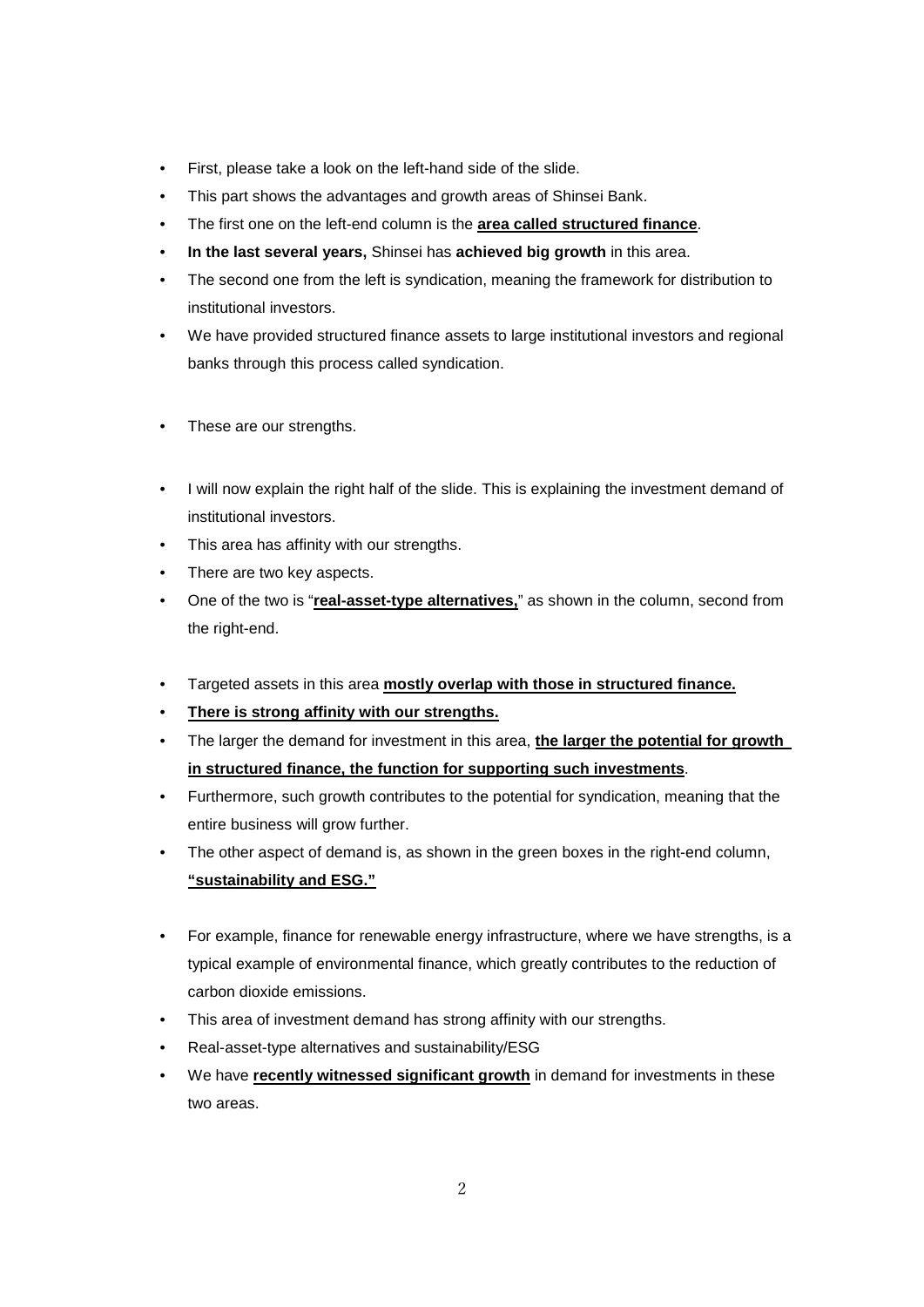- **By capturing this opportunity, our efforts should be directed to developing this business targeting institutional investors.**
- I will now specifically explain how we will incorporate them in our business strategy to meet this growing demand.
- Please proceed to Slide 6.

# P6

- For this and the following two slides, I will provide explanation about the boxes in the header space.
- First, the box in the left top corner. **This is structured finance, the growth area where we have strength.**
- In this slide, we summarize **our views on the demand for structured finance deals.**
- As shown here, we are expecting a decease in demand for finance for solar projects. However, we are expecting that demand in other areas will remain flat or increase.
- Among these areas, my explanation will focus on renewable energy, such as solar projects.
- First, finance for solar projects. **Demand in this area** will **decrease in the future, due to lower purchase prices (feed-in tariff).**
- On the other hand, some existing deals based on higher purchase price (feed-in tariff) will remain. There are also refinance deals.
- **Accordingly, some demand will continue for the time being.**
- Next, finance for offshore wind power plants. We expect that demand for loans in this area will grow significantly in the future.
- Offshore wind power plants have undergone environmental assessments. Their operational scale is expected to reach approximately six trillion yen.
- Going forward, further growth in demand is expected for the renewable energy area as a whole, against the backdrop of the greenhouse gas emission 80% reduction target set for 2050.
- Let's proceed to the next slide.

- This is Slide seven.
- In this slide, **as stated in the upper row, the essential aspects relate to both "our**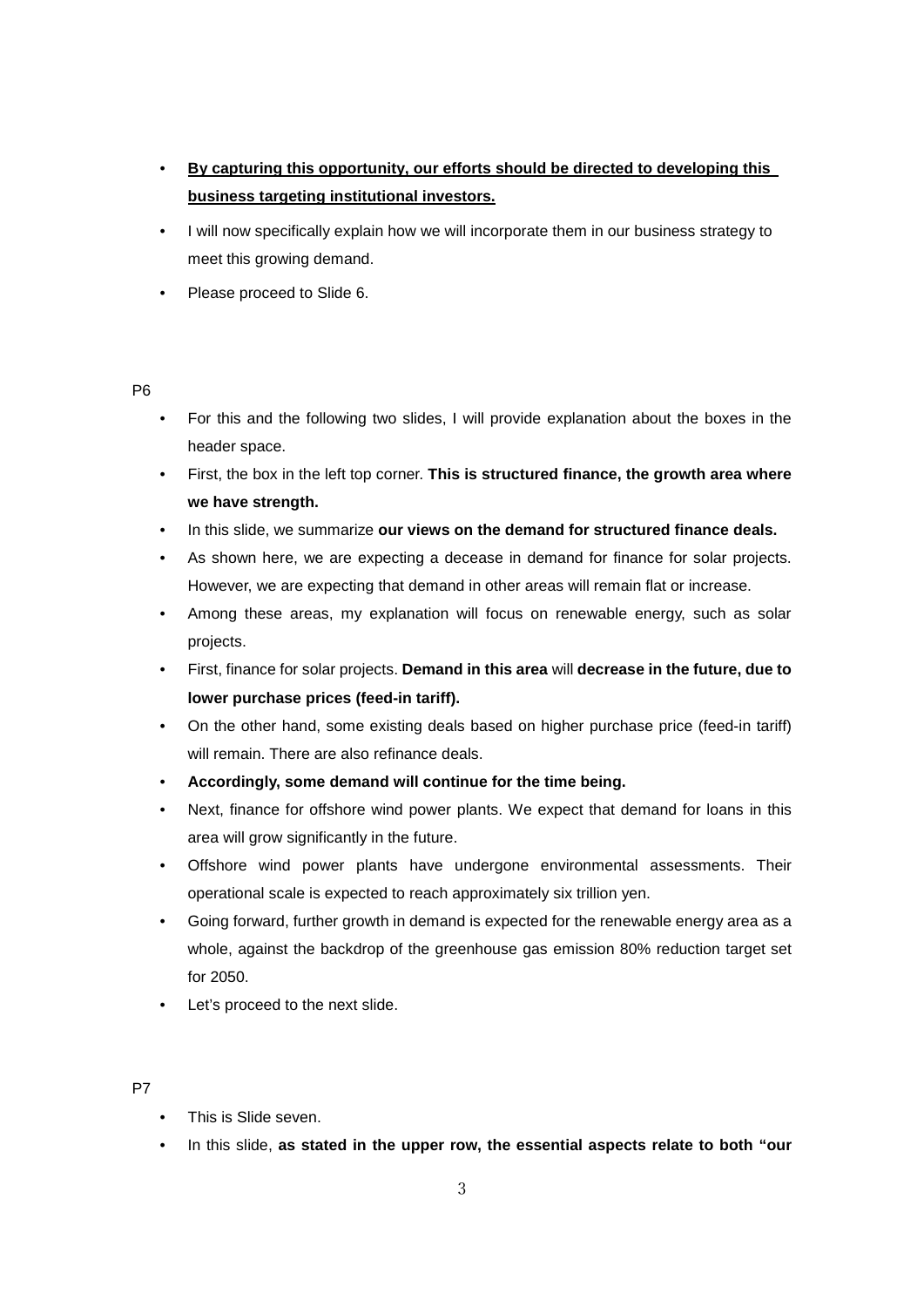**advantages" and "investment demand of institutional investors."** 

- **We have realigned the topics from the perspectives of "syndication" and "distribution to institutional investors."**
- **In the upper half, we summarize the demand for fundraising.**
- The recent trend in project finance is larger deals, centered on domestic renewable energy projects.
- The larger the deal becomes, the stronger the need to distribute amounts form the risk management perspective.
- For this reason, demand for syndication will likely remain solid.
- **On the other hand, in the bottom half, we provide a summary of investment demand.**
- Major financial institutions are shifting from market related products to loan products. At regional banks, we have seen diversification of investment demand from the perspective of diversified investment methods.
- We expect that finance demand for real assets, such as project finance, will increase, including demand from pension funds.

- Please see Slide 8.
- **In this slide,** we provide our views on **the investment demand of institutional investors.**
- **Against the backdrop of reasons stated herein, their investment demand is increasing.**
- **First: the real-asset-type alternatives shown in the upper row.**
- **Real assets, such as real estate and infrastructure,** by nature, lead to long-term investments and investors can expect stable interest income over a long period.
- Accordingly, there is strong demand from investors who are seeking particularly longterm investment opportunities.
- Moreover, risk diversification and inflation hedging effects can be expected from these investments.
- Next: the **perspective of sustainability/ESG**, as shown in the green boxes in the bottom row.
- Scientific research has been made for environmental risks, and responses thereto have become an imminent challenge.
- Furthermore, institutional investors are requested to make investments from a long-term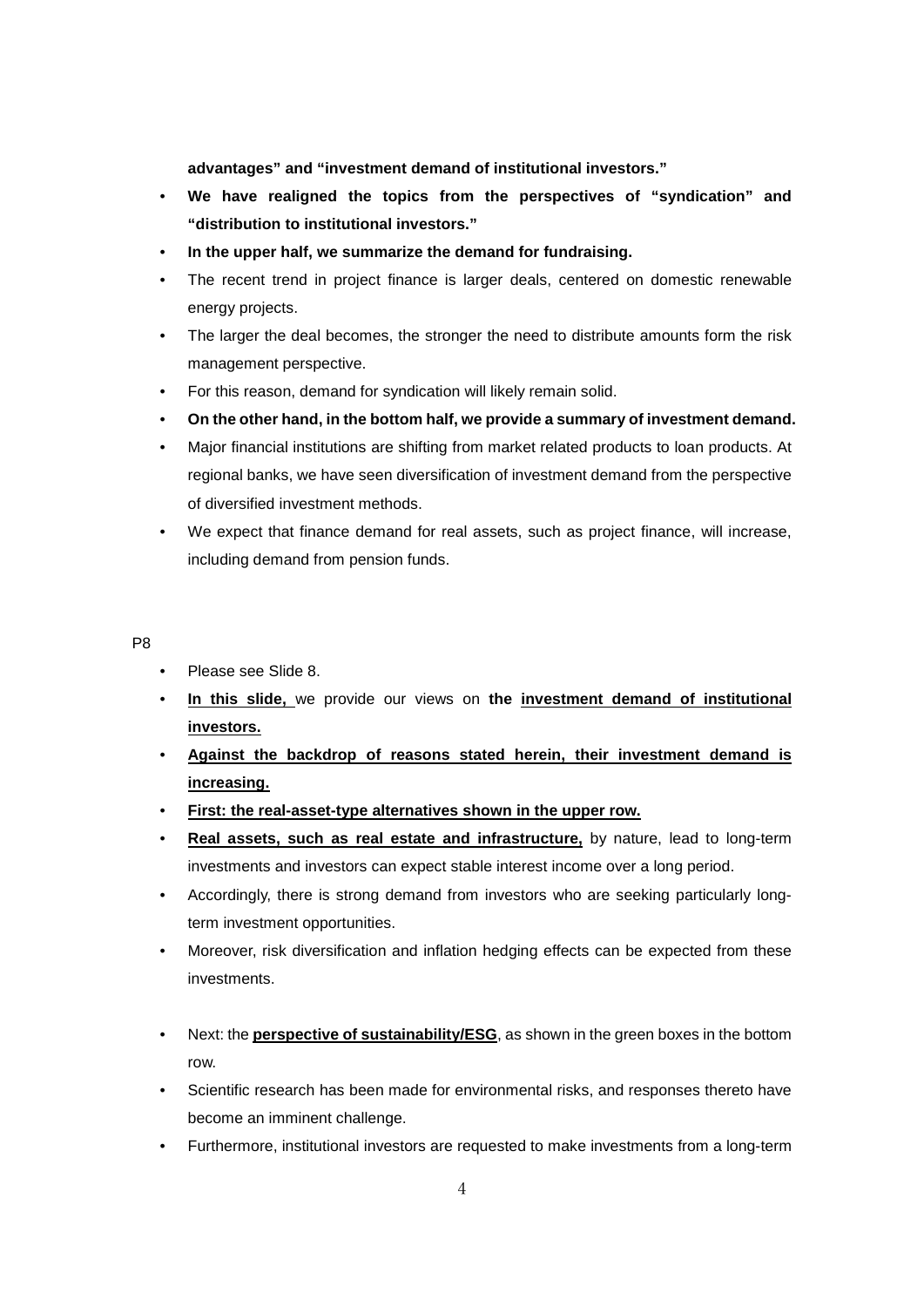perspective for beneficiaries.

- Likewise, demand for sustainability/ESG derives from long-term perspectives.
- This is the reason for the match in timeframe.
- In the Principles for Responsible Investment (PRI), investors are requested to set forth their investment policy from such perspectives.

- In Slide 10, **we provide individual strategies for developing structured finance.**
- As stated in the upper row, major strategic fields in real assets are infrastructure, real estate, healthcare and ship/aircraft.
- We have realigned these four fields by further dividing them into two categories, namely "focus fields" and "fields to be maintained," whose details are provided in the columns to the left.
- As you can see, a relatively large number of strategic fields can be confirmed.
- Traditionally, large portions were occupied by domestic solar power generation and real estate for office buildings.
- On the other hand, as I said when I explained the slide on investment demand for structured finance, there is demand for structured finance deals in a wide range of fields.
- By firmly seizing this demand as a business opportunity, we will further diversify our strategies.
- For example, I will introduce some individual strategies.
- The first one is "infrastructure," as provided in the first column, counted from left.
- Strong demand is anticipated for wind power plant, as provided in the box in the upper left corner. We will especially focus in this field.
- Next comes "mezzanine investment," as provided in the box thereunder.
- Rather than being satisfied with senior debt only, we will **seek finance and investment opportunities such as mezzanine investments**.
- In the field of real estate, as shown in the second column, counted from the left, we will actively promote finance for high-spec logistics facilities and environmental real estate, against the backdrop of higher awareness for the environment.
- "Healthcare field" is provided in the third column, counted from the left.
- In this field, we will focus on finance for nurseries and childcare facilities, in addition to finance for hospitals and care facilities, the fields to be maintained.
- We will promote finance for ships and aircraft, as provided in the right-end column, because demand for responding to environmental requirements has been confirmed.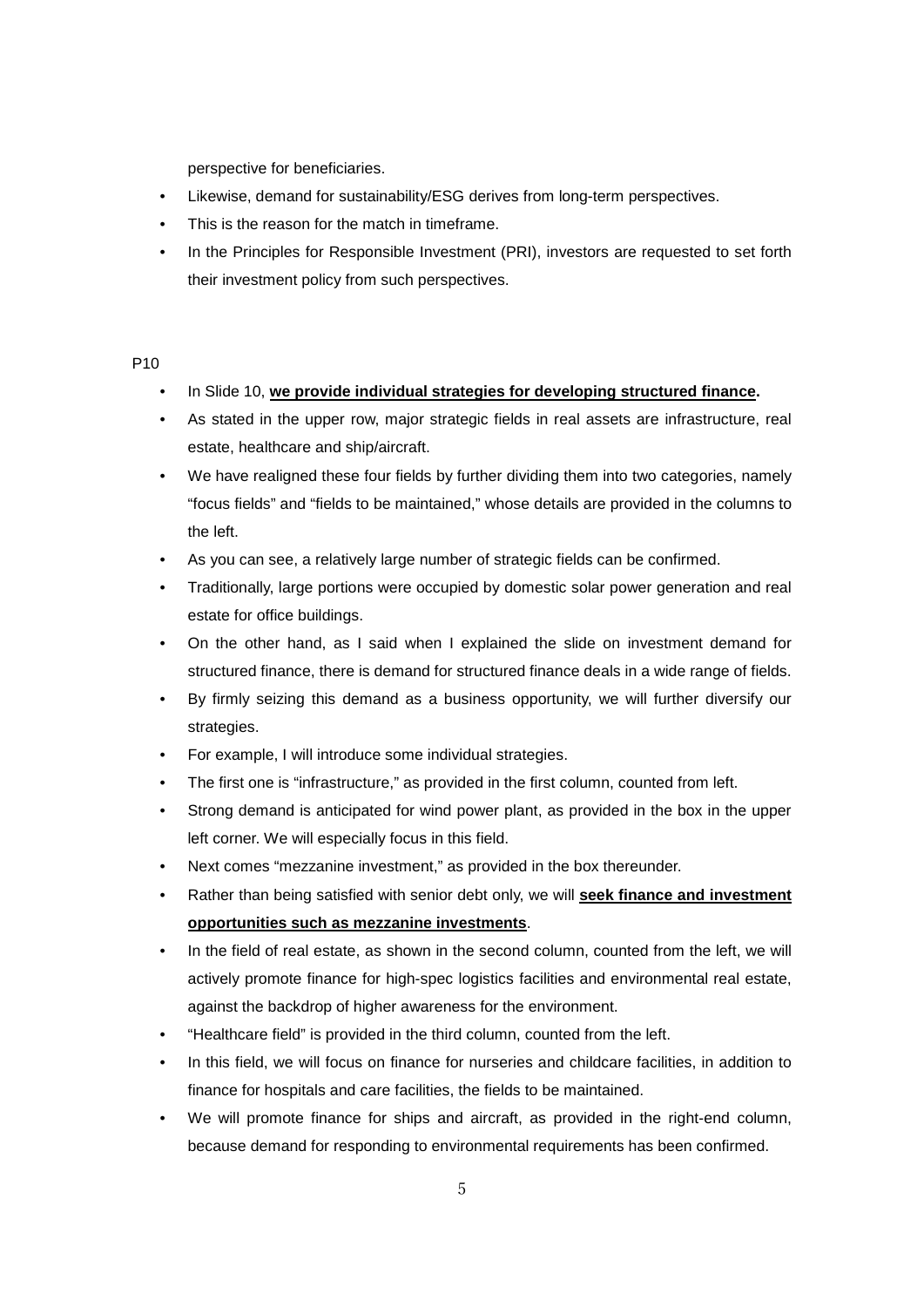- We will expand business opportunities to other fields as well by utilizing the expertise we have acquired to date.
- Our policy is to make up for the anticipated decrease in demand for finance to solar power plants by providing finance in this wide range of areas.
- Please see the next slide.

#### P11

- In Slide 11, we provide our achievements that will lead to further development in structured finance going forward.
- **Changes in the balance of operating assets in structured finance** are shown here. As you can see, the balance has grown steadily.
- The graph to the right shows the composition of domestic project finance, by attributes.
- Slightly more than 60% is occupied by solar power generation in renewable energy. Combined with wind and biomass power generation, finance for renewable energy occupies approximately 80%.
- For your reference, in the domestic project finance arranger league table, Shinsei has acquired a status comparable to those of mega-banks since several years ago, although this fact is not stated here.
- You can confirm that Shinsei has achieved steady growth in this field as a major arranger.
- Please see Slide 12.

- The graph in Slide 12 shows the **trends in the balance of originated amounts of domestic project finance, including syndicated deals**.
- As you can see, originated amounts have grown steadily, making this a field with significant growth potential.
- 50% of syndication amounts, being part of the originated amounts, are distributed to other investors.
- As you can see, we have established a framework for selling structured finance to investors.
- Based on this trend, we will proceed with the business targeting institutional investors.
- Please proceed to Slide 14.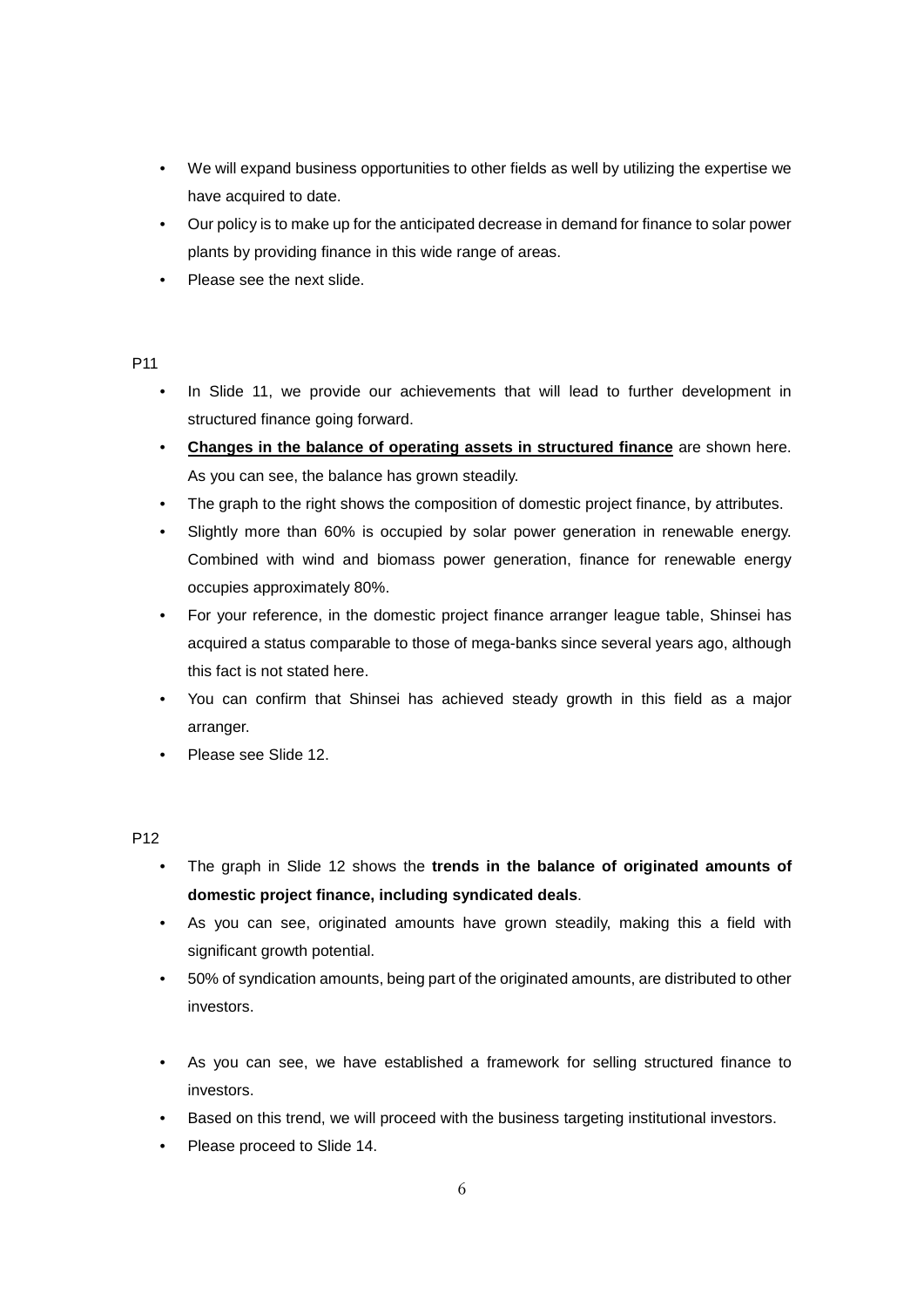#### P14

- In Slide 14, we provide the fields in which we should **promote joint investment businesses with institutional investors**.
- Traditionally, distribution to institutional investors was mostly focused on syndication of senior loans on a deal-by-deal basis.
- Going forward, we will diversify and enhance this by focusing on the fund business.
- Our promotion efforts will focus on the three categories of real assets, namely infrastructure, real estate and healthcare.
- First, as shown in the left-end column, in the infrastructure field, we will consider **infrastructure senior debt funds and mezzanine funds**, which are made up of several very popular renewable energy project finance deals.
- As shown in the second column counted from the left, in the real estate field, we will originate debt funds for environmental real estate, and
- as shown in the third column counted from the left, in the healthcare field, we will originate debt funds based on finance for hospitals and healthcare facilities.
- Please proceed to the next slide.

# P15

- This is Slide 15.
- In this slide, we introduce our concept of the joint-investment businesses.
- Our idea is to make the funds flow from right to left, namely connecting the funds invested by institutional investors to each infrastructure project via funds in which Shinsei also invests.
- Please see Slide 17.

- This is Slide 17.
- In this slide, we provide explanations on **business strategies focused on sustainability.**
- The strategy is to integrate the elements of sustainability and ESG into the alreadyexplained two business strategies.
- First, we will **establish Shinsei Bank's own assessment framework** for the sustainability of deals to be promoted in the future.
- And then, we will **originate investment products based on this assessment**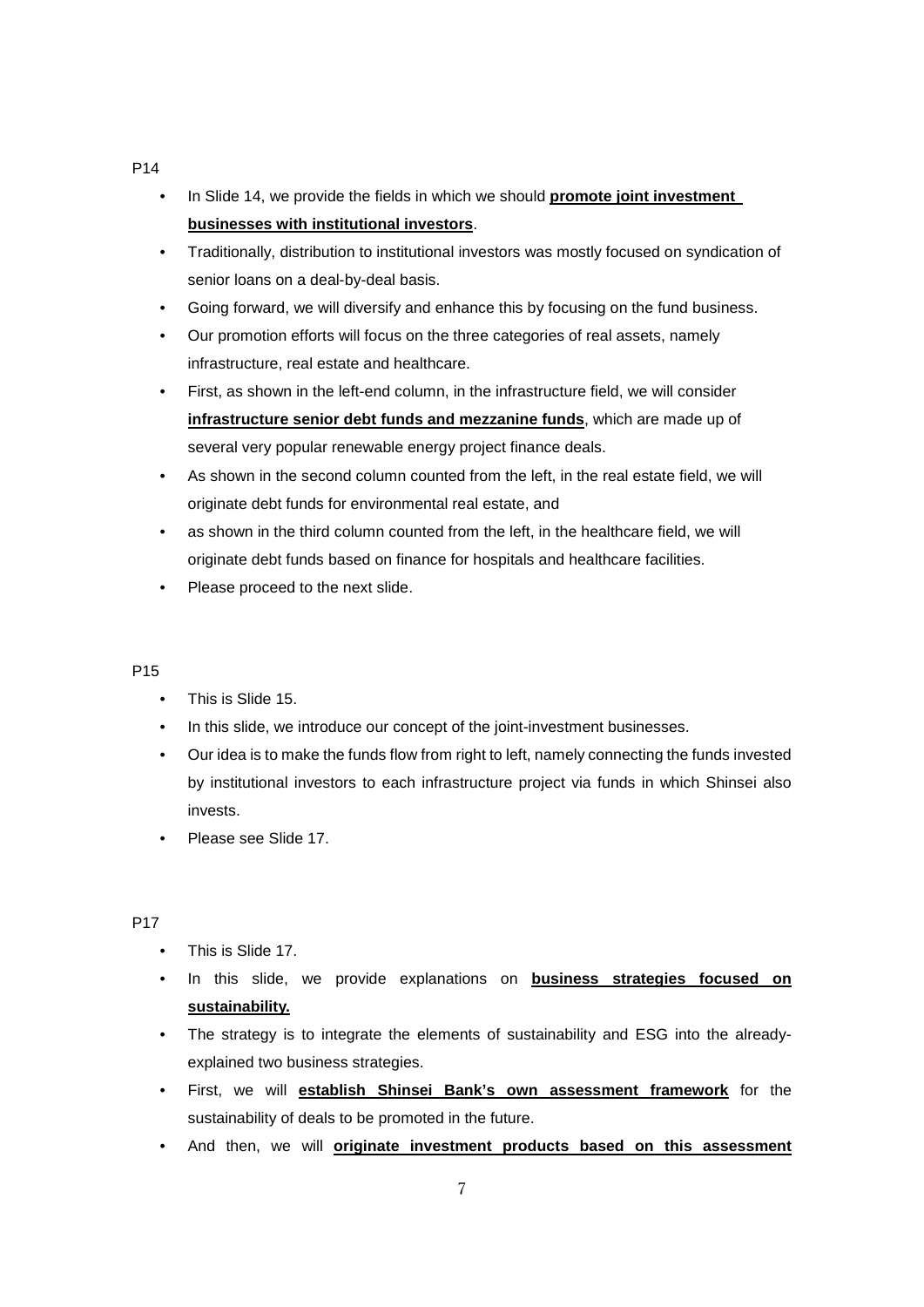### **framework**.

- By these measures, we will develop businesses which will improve the product features of products targeting institutional investors.
- A dedicated section for promoting this initiative has already been established.
- Please see the next slide.

#### P18

- This is the new Sustainable Impact Development Division I have just referred to.
- The term "sustainable impact" is derived from sustainability and social impact, which implies a positive direction.
- As stated in the boxes in the middle row, this Division's role is to **integrate the entire institutional business and sustainable impact.**
- The roles of this Division are provided in the boxes in the bottom row.
- First: as already explained, the roles of assessing sustainability and promoting the businesses targeting institutional investors.
- And then: followed by the role of enhancing the driver of sustainability assessment to the entire institutional business, including corporate customers.
- Specifically, this Division will provide loan products which will positively assess social contribution.
- To promote this, we are considering, for example, establishment of financing program for the loan products.

# P19

- In Slide 19, we introduce investment transactions including both **real-asset-type alternative and sustainability/ESG** components.
- There are a lot of transactions which may include both elements.
- We will continue efforts to actively promote these types of transactions.
- Please proceed to the next slide.

- This slide indicates our track record in the fund business from a **sustainability** perspective.
- The Impact Investment Fund invests in childcare support services and many investors